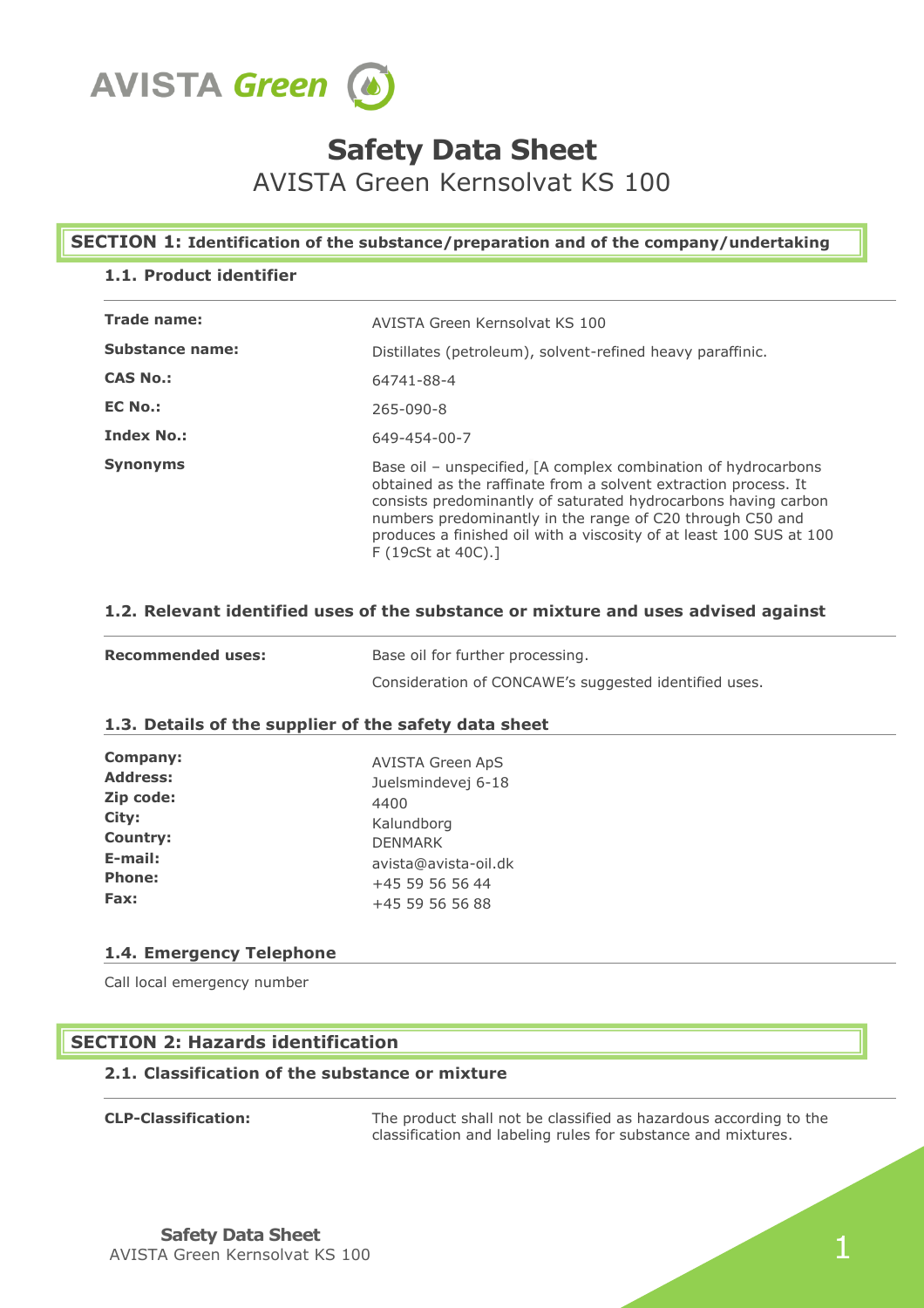

# **2.2. Label elements**

The product shall not be classified as hazardous according to the classification and labeling rules for substance and mixtures.

## **2.3. Other hazards**

The product does not contain any PBT or vPvB substances.

# **SECTION 3: Composition/Information on ingredients**

#### **3.1. Substances**

| <b>Substance</b>                                                        | <b>CAS No.</b>       | EC-No. | <b>REACH Reg.</b><br>No. | <b>Concentration</b> | <b>Notes</b> | CLP-<br><b>Classification</b> |
|-------------------------------------------------------------------------|----------------------|--------|--------------------------|----------------------|--------------|-------------------------------|
| Distillates (pe-<br>troleum), sol-<br>vent-refined<br>heavy paraffinic. | 64741-88-4 265-090-8 |        |                          | $100 \%$             |              |                               |

#### **Ingredient comments**:

Non-carcinogenic as the content of DMSO is less than 3% (Note L).

# **SECTION 4: First aid measures**

#### **4.1. Description of first aid measures**

#### **Inhalation:**

Seek fresh air. Call poison center or doctor/physician if you feel unwell.

#### **Ingestion:**

Wash out mouth thoroughly and drink 1-2 glasses of water in small sips. Do not induce vomiting. If vomiting occurs, keep head low so that stomach contents do no enter lungs.

Seek medical advice in case of discomfort.

#### **Skin contact:**

Remove contaminated clothing. Wash skin with soap and water. In case of irritation: seek medical attention.

#### **Eye contact:**

Flush with water (preferably using eye wash equipment) until irritation subsides. Seek medical advice if symptoms persist.

#### **Burns:**

Flush with water until pain ceases. Remove clothing that is not stuck to the skin – Seek medical advice/transport to hospital. If possible, continue flushing until medical attention is obtained.

## **General:**

When obtaining medical advice, show the safety data sheet or label.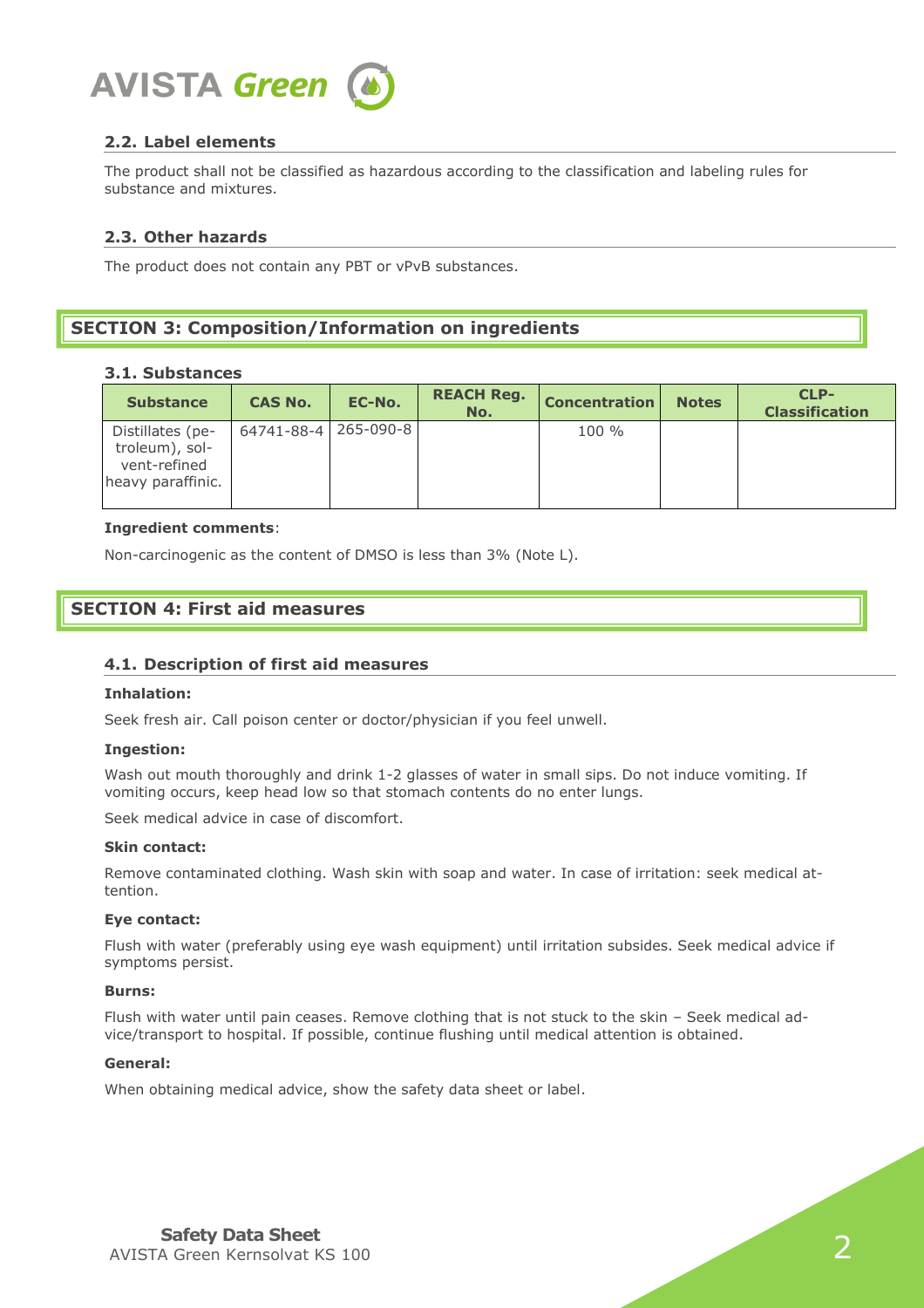

# **4.2. Most important symptoms and effects, both acute and delayed**

May cause slight irritation to the skin and eyes.

## **4.3. Indication of any immediate medical attention and special treatment needed**

Treat symptoms. No special immediate treatment required.

# **SECTION 5: Fire-fighting measures.**

## **5.1. Extinguishing media**

| <b>Suitable extinguishing</b><br>media: | Extinguish with powder, foam, carbon dioxide or water mist. |
|-----------------------------------------|-------------------------------------------------------------|
| Unsuitable extinguishing<br>media:      | Do not use water stream, as it may spread the fire.         |

#### **5.2. Special hazards arising from the substance or mixture**

**The product decomposes when combusted and the following toxic gases can be formed:** Phosphorous oxides/ Carbon monoxide and carbon dioxide/ Nitrous gases.

## **5.3. Advice for fire-fighters**

Wear self-contained Breathing Apparatus (SCBA) with chemical resistant gloves. Move containers from danger area if it can be done without risk. Avoid inhalation of vapors and flue gasses – Seek fresh air.

# **SECTION 6: Accidental release measures**

# **6.1. Personal precautions, protective equipment and emergency procedures.**

#### **For non-emergency personnel:**

Provide adequate ventilation. Smoking and naked flames prohibited.

#### **For emergency responders:**

In addition to the above: Normal protective clothing equivalent to EN 469 is recommended.

#### **6.2. Environmental precautions**

Prevent spillage from entering drains and/or surface water.

# **6.3. Methods and material for containment and cleaning up**

Contain and absorb spill with sand or other absorbent, non-combustible material, and transfer to suitable waste containers.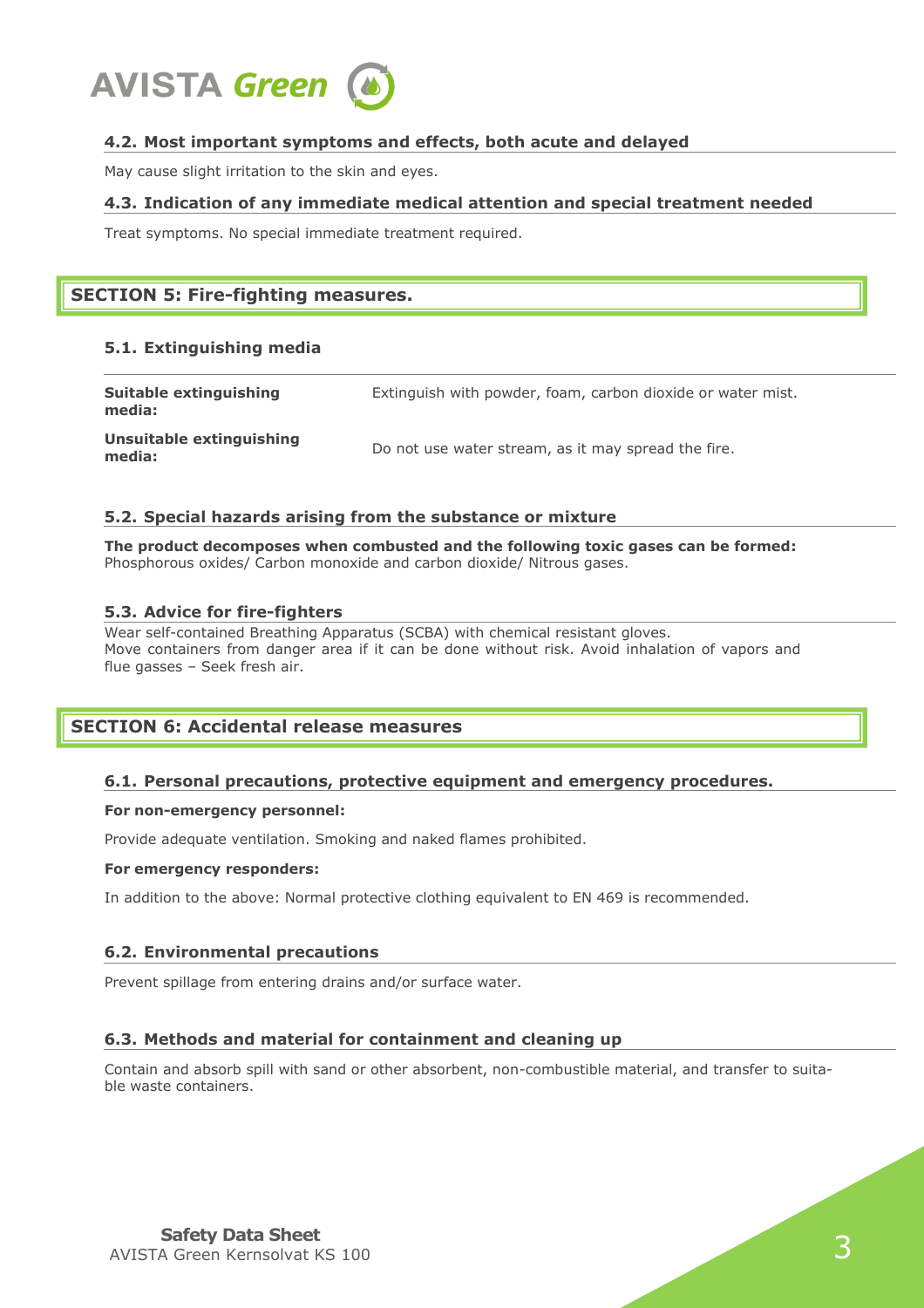

# **6.4. Reference to other sections**

See SECTION 8 for type of protective equipment. See SECTION 13 for instructions on disposal.

# **SECTION 7: Handling and storage**

## **7.1. Precautions for safe handling**

Avoid contact with skin and eyes. Wash hands before breaks, before using restroom facilities, and at the end of work. Smoking and naked flames prohibited. Take precautionary measures against static discharges. Use spark-free tools and explosion proof equipment. Do not heat up to temperatures near flashpoint.

#### **7.2. Conditions for safe storage, including any incompatibilities**

The product should be stored safely, out of reach of children and away from food, animal feeding stuffs, medicines, etc. Store in a cool, dry place. Store only in original container. Do not store with the following: Oxidizers/combustible substances.

## **7.3. Specific end use(s)**

None.

# **SECTION 8: Exposure controls/personal protection**

#### **8.1. Control parameters**

#### **Occupational exposure limit:**

Contains no substances subject to reporting requirements.

#### **Measuring methods:**

Compliance with the stated occupational exposure limits may be checked by occupational hygiene measurements.

#### **Legal basis:**

EH40/2005 Workplace exposure limits 4th edition 2020.

#### **8.2. Exposure controls**

#### **Appropriate engineering controls:**

Wear the personal protective equipment specified below.

#### **Personal protective equipment, eye/face protection:**

Wear safety goggles of there is a risk of eye splash. Eye protection must conform to EN 166.

#### **Personal protective equipment, skin protection:**

Not required.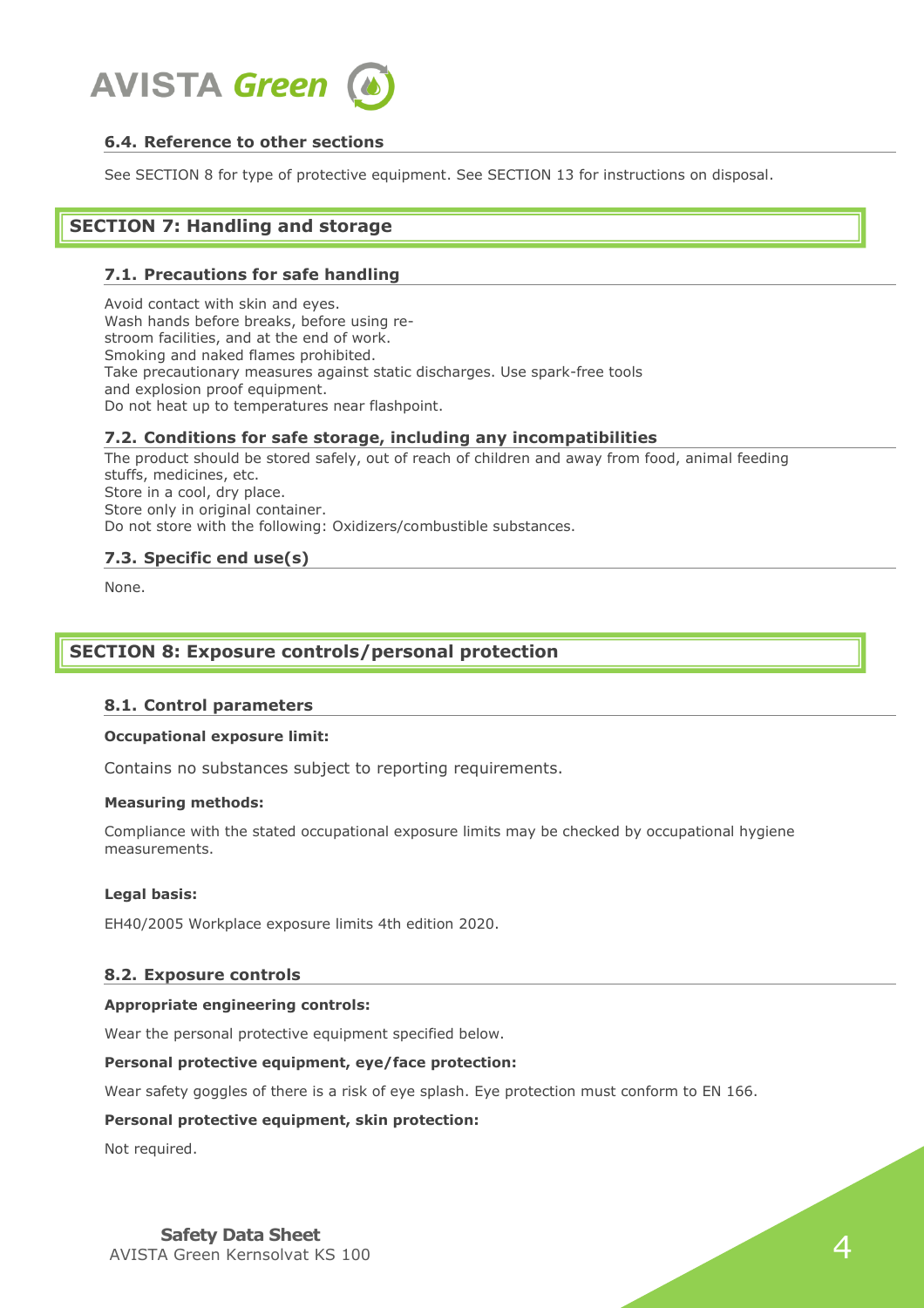

#### **Personal protective equipment, hand protection:**

Wear gloves. Type of material and thickness: Nitrile rubber, 0,33 mm., penetration time: >8 hours. Gloves must conform to EN 374.

#### **Personal protective equipment, respiratory protection:**

Not required. In case of mineral oil mist formation: Wear respiratory protective equipment. Filter type: A. P.

Respiratory protection must conform to one of the following standards: EN 136/140/145.

#### **Environmental exposure controls:**

Ensure compliance with local regulations for emissions.

# **SECTION 9: Physical and chemical properties**

# **9.1. Information on basic physical and chemical properties**

| Value/unit                |                    |  |
|---------------------------|--------------------|--|
| Liquid                    |                    |  |
| Light yellow              |                    |  |
| Characteristic            |                    |  |
| N/A                       |                    |  |
| N/A                       |                    |  |
| N/A                       |                    |  |
| Value/unit                | <b>Notes</b>       |  |
| No data                   |                    |  |
| No data                   |                    |  |
| No data                   |                    |  |
| No data                   |                    |  |
| > 300 °C                  |                    |  |
| > 210 °C                  | ISO 2592           |  |
| No data                   |                    |  |
| No data                   |                    |  |
| No data                   |                    |  |
| $0.6 - 6.5$ vol%          |                    |  |
| No data                   |                    |  |
| No data                   |                    |  |
| 840-855 kg/m <sup>3</sup> | 15° C EN ISO 12185 |  |
| No data                   |                    |  |
| No data                   |                    |  |
| No data                   |                    |  |
| 22 - 26 mm2/s             | 40° C ISO 3104     |  |
| No data                   |                    |  |
|                           |                    |  |

# **9.2 Other Information**

**Other information:** None.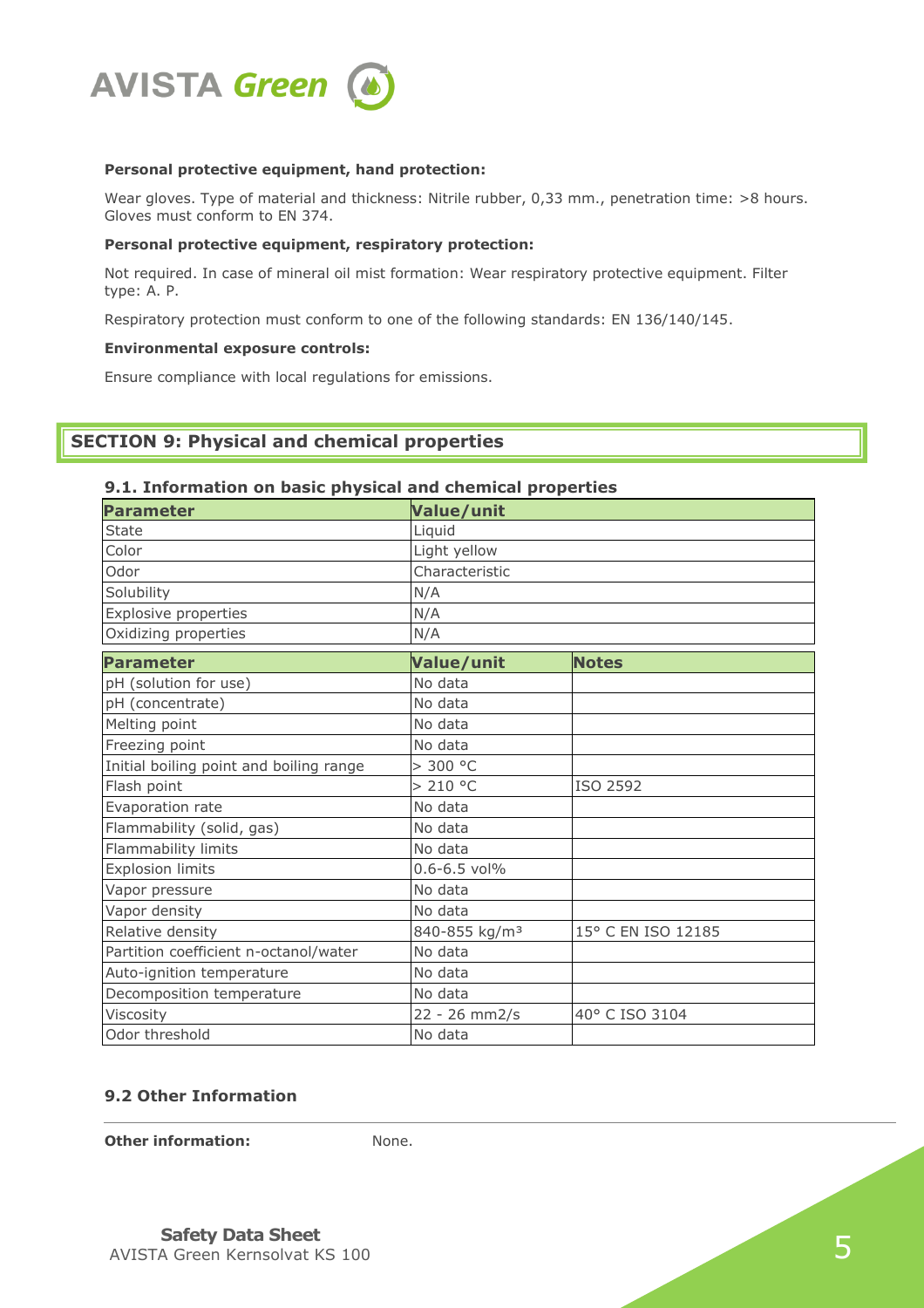

# **SECTION 10: Stability and reactivity**

## **10.1. Reactivity**

Reacts with the following: Strong oxidizers.

### **10.2. Chemical stability**

The product is stable when used in accordance with the supplier's directions. Temperature: <200 °C

## **10.3. Possibility of hazardous reactions**

None known.

#### **10.4. Conditions to avoid**

Avoid temperatures >200°C.

## **10.5. Incompatible materials**

Strong oxidizers.

## **10.6. Hazardous decomposition products**

Phosphorous oxides/ Carbon monoxide and carbon dioxide/ Nitrous gases.

# **SECTION 11: Toxicological information**

#### **11.1. Information on toxicological effects**

**Acute toxicity – Oral:** The product does not have to be classified. Test data are not available.

**Acute toxicity – Dermal:** The product does not have to be classified. Test data are not available.

**Acute toxicity – Inhalation:** The product does not have to be classified. Test data are not available.

**Skin corrosion/-irritation:** The product does not have to be classified. Test data are not available. May irritate the skin – May cause reddening.

**Serious eye damage/-irritation:** The product does not have to be classified. Test data are not available. May cause eye irritation.

**Respiratory sensitization or skin sensitization:** The product does not have to be classified. Test data are not available.

**Germ cell mutagenicity:** The product does not have to be classified. Test data are not available. **Carcinogenic properties:** The product does not have to be classified. Test data are not available. **Reproductive toxicity:** The product does not have to be classified. Test data are not available. **Single STOT-exposure:** The product does not have to be classified. Test data are not available.

**Repeated STOT-exposure:** The product does not have to be classified. Test data are not available.

**Aspiration hazard:** The product does not have to be classified. Test data are not available.

**Other toxicological effects:** None known.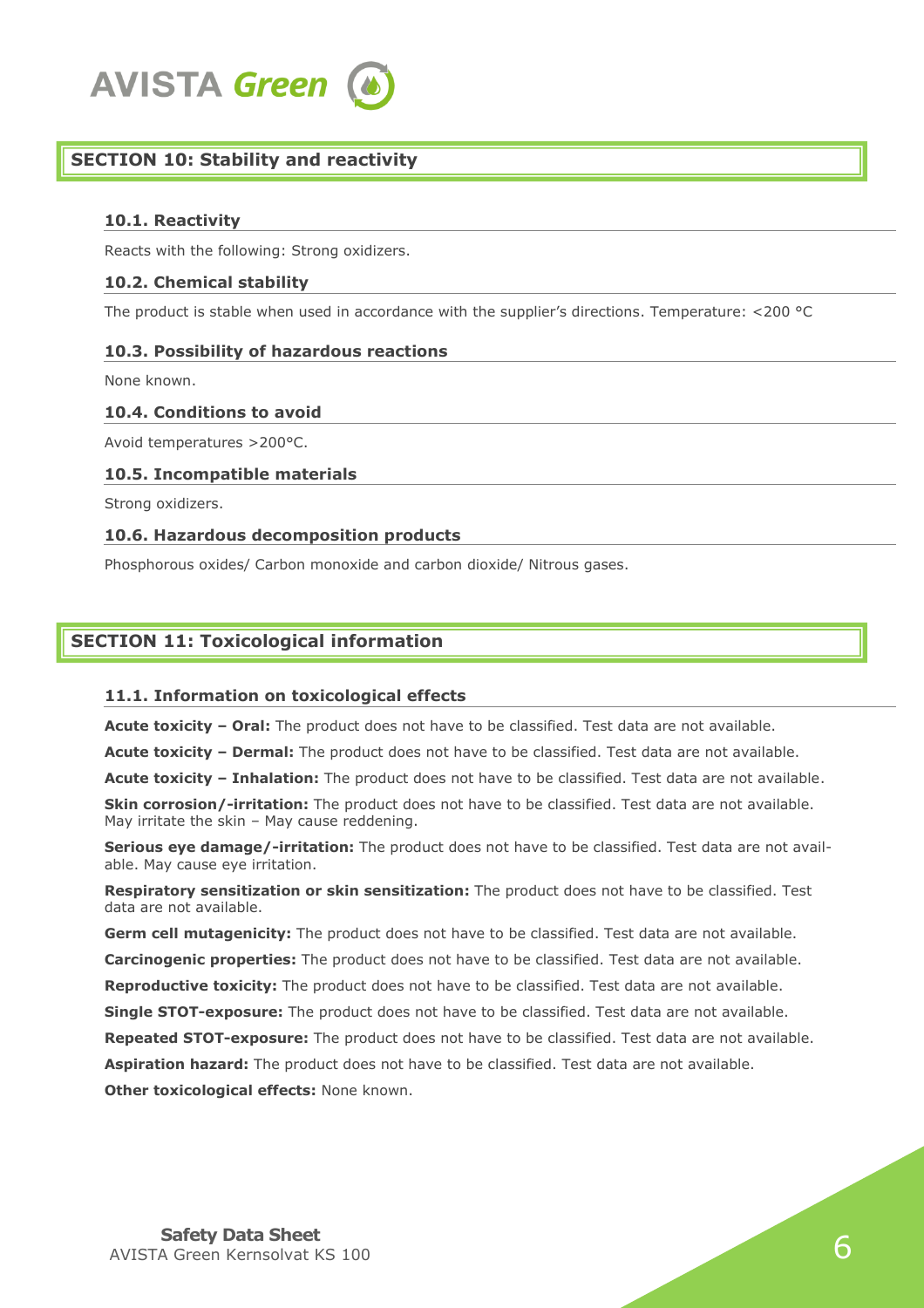

# **SECTION 12: Ecological information**

### **12.1. Toxicity**

The product does not have to be classified. Test data are not available

### **12.2. Persistence and degradability**

Non-biodegradable.

#### **12.3. Bioaccumulative potential**

The product is potentially Bioaccumulative.

#### **12.4. Mobility in soil**

Absorbs to dirt or other surfaces.

#### **12.5. Results of PBT- and vPvB-assessment**

The product does not contain any PBT or vPvB.

#### **12.6. Other adverse effects**

Oil products may cause soil and water pollution.

# **SECTION 13: Disposal considerations**

#### **13.1. Waste treatment methods**

If this product as supplied becomes a waste, it does not meet the criteria of a hazardous waste (Dir. 2008/98/EU). Disposal should be in accordance with applicable regional, national and local laws and regulations. Local regulations may be more stringent than regional or national requirements. Uncleansed packaging is to be disposed of via the local waste-removal scheme.

#### **Category of waste:**

EWC code: Depends on the line of business and use, for instance 130205\* mineral-based nonchlorinated engine, gear, and lubricating oil.

#### **SECTION 14: Transport information**

14.1. UN-No.: 14.2. UN proper shipping name: 14.3. Transport hazard class(es):

Not applicable. Not applicable. Not applicable. 14.4. Packing group: 14.5. Environmental hazards:

Not applicable. Not applicable.

14.6. Special precautions for user

None.

#### 14.7. Transport in bulk according to Annex II of MARPOL and the IBC Code

Not applicable.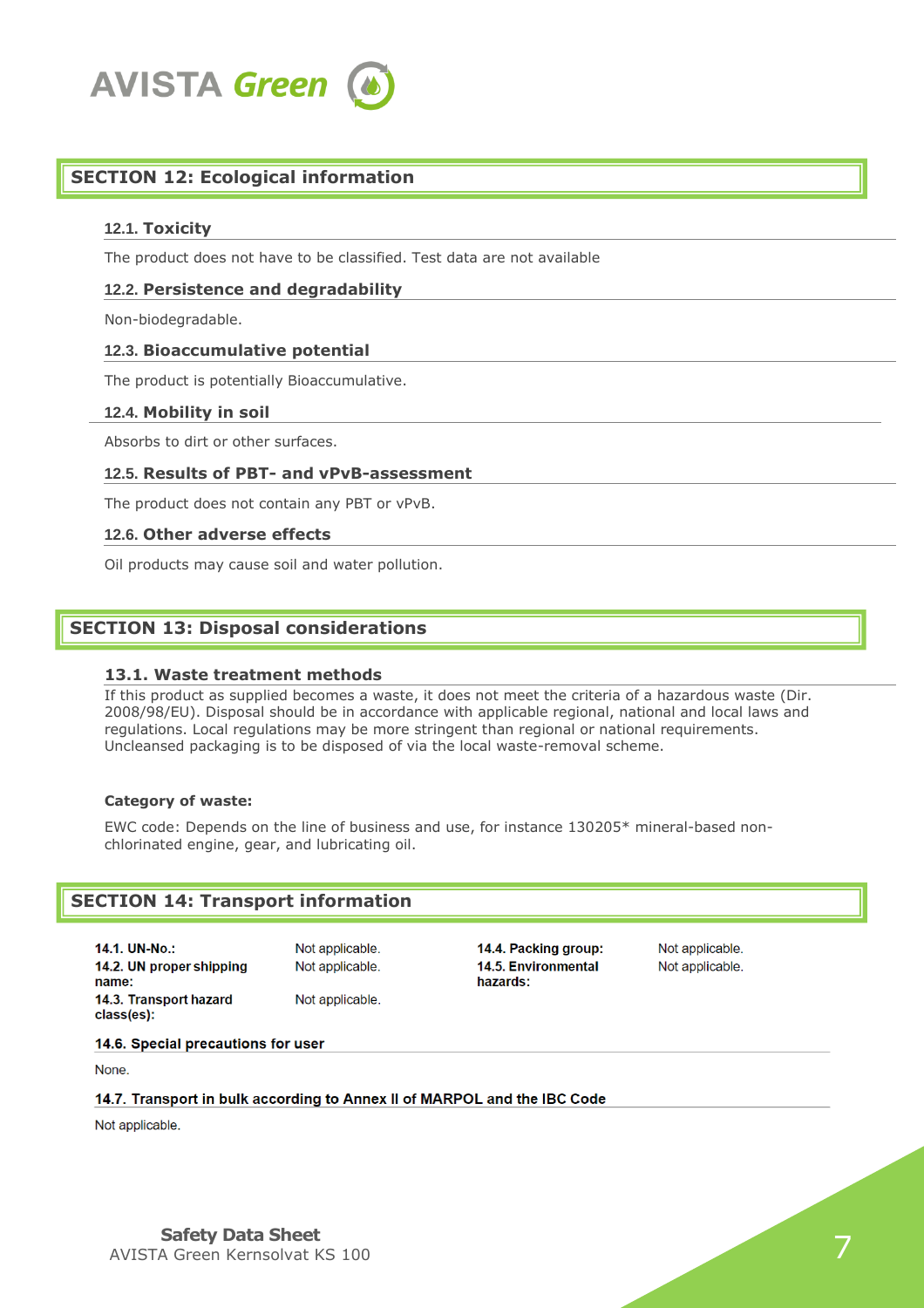# **SECTION 15: Regulatory information**

## **15.1. Safety, health, and environmental regulations/legislation specific for the substance or mixture**

**Special Provisions:** None

German water hazard (WGK): 1

# **15.2. Chemical Safety Assessment**

**Other information:** Chemical safety assessment has not been performed.

# **SECTION 16: Other information**

#### **Version history and indication of changes**

| <b>Version</b> | <b>Revision date</b> | <b>Responsible</b> | <b>Changes</b>                                                                    |
|----------------|----------------------|--------------------|-----------------------------------------------------------------------------------|
| 1.0.3          | 02-02-2022           | MJ/AVISTA          | H350 classification erased under point 16.<br>Not correct according to point 3.1. |
| 1.0.2          | 22-09-2020           | MJ/AVISTA          | Change of spec. and methods<br>for visc., dens. and flashpoint<br>Change of name  |
| 1.0.1          | 03-07-2020           | KDCL/Joblife a/s   | New logo, name, and e-mail                                                        |
| 1.0.0          | 13-03-2020           | KDCL/Joblife a/s   |                                                                                   |

#### **Abbreviations:**

PBT: Persistent, Bioaccumulative and Toxic STOT: Specific Target Organ Toxicity vPvB: Very Persistent and Very Bioaccumulative

#### **Other information:**

This safety data sheet has been prepared for and applies to this product only. It is based on our current knowledge and the information that the supplier was able to provide about the product at the time of preparation. The safety data sheet complies with applicable law on preparation of safety data sheets in accordance with 1907/2006/EC (REACH) as subsequently changed.

#### **Training advice:**

A thorough knowledge of this safety data sheet should be a prerequisite condition.

#### **Classification method:**

Calculation based on the hazards of the known components.

# **Quality assurance of SDS:** Joblife A/S (KDCL)